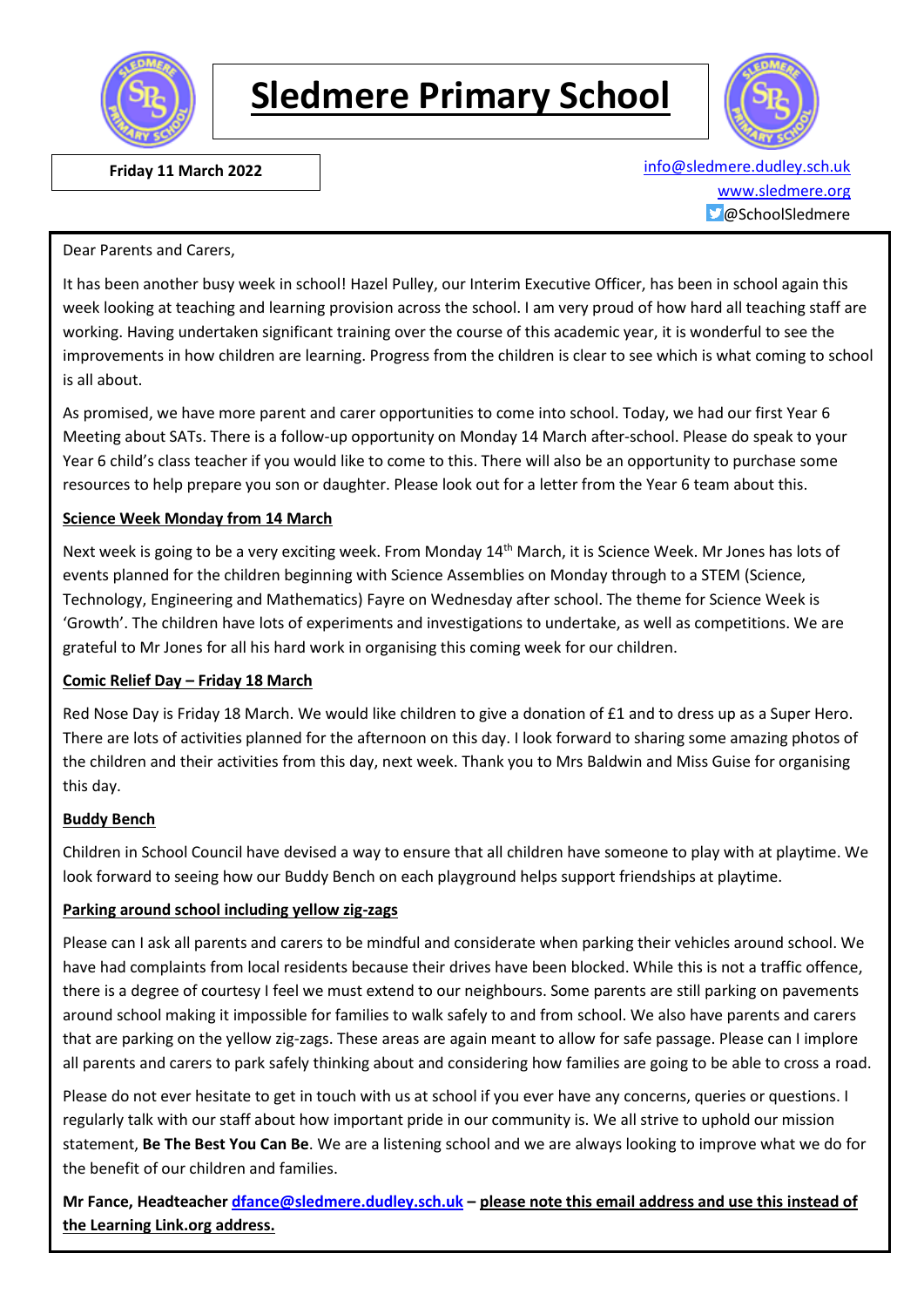



# **Learners of the Week!**

*Nursery* **London: Uzair Muhammed and Aima Ahmed** *Reception* **Cardiff: Ashley Heathcock and Caitlyn Russell Belfast: Samuel Price and Eshaal Rafiq Edinburgh: Aadam Ali and Taya Brown** *Year 1* **Paris: Leo Bowater and Leona Nji Rome: Ethan Lawton and Starr-Ariah Wilkins Madrid: Bushra Hussain and Sulaiman Farid** *Year 2* **Barcelona: Abdullah Umar and Charlotte Dent Berlin: Hadiyah Khan and Jacob Harris Budapest: Lucien Kelsey-Clarke and Alaina Mehmood** *Year 3* **Beijing: Zimal Ali and Nooran Mahar Tokyo: Oritseseyi Ofuya and Darcy Palmer-Hill Singapore: Kimberly Vidoto and Jensen Lewis** *Year 4* **Doha: Joseph Fletcher and Lexi Stevens Abu Dhabi: Hope Palmer-Hill and Hassan Shahid Dubai: Jamie Whitehouse and Alessa Delaney** *Year 5* **Toronto: Aribah Siddique and Alfie-James O' Driscoll Chicago: Chase Lawton and Sarah Ikhlaq Boston: Chloe Stokes and Prabjot Singh** *Year 6* **Brasilia: Yusaf Jaan and Leasia Malhi**

**Lima: Kaden O'Driscoll and Amelia Turner-Madgwick Santiago: Michaela Wentworth and Shaher Attique**

These are the pupils selected this week in recognition of our school values... **Respect, Responsibility, Kindness, Perseverance, Confidence, Resilience**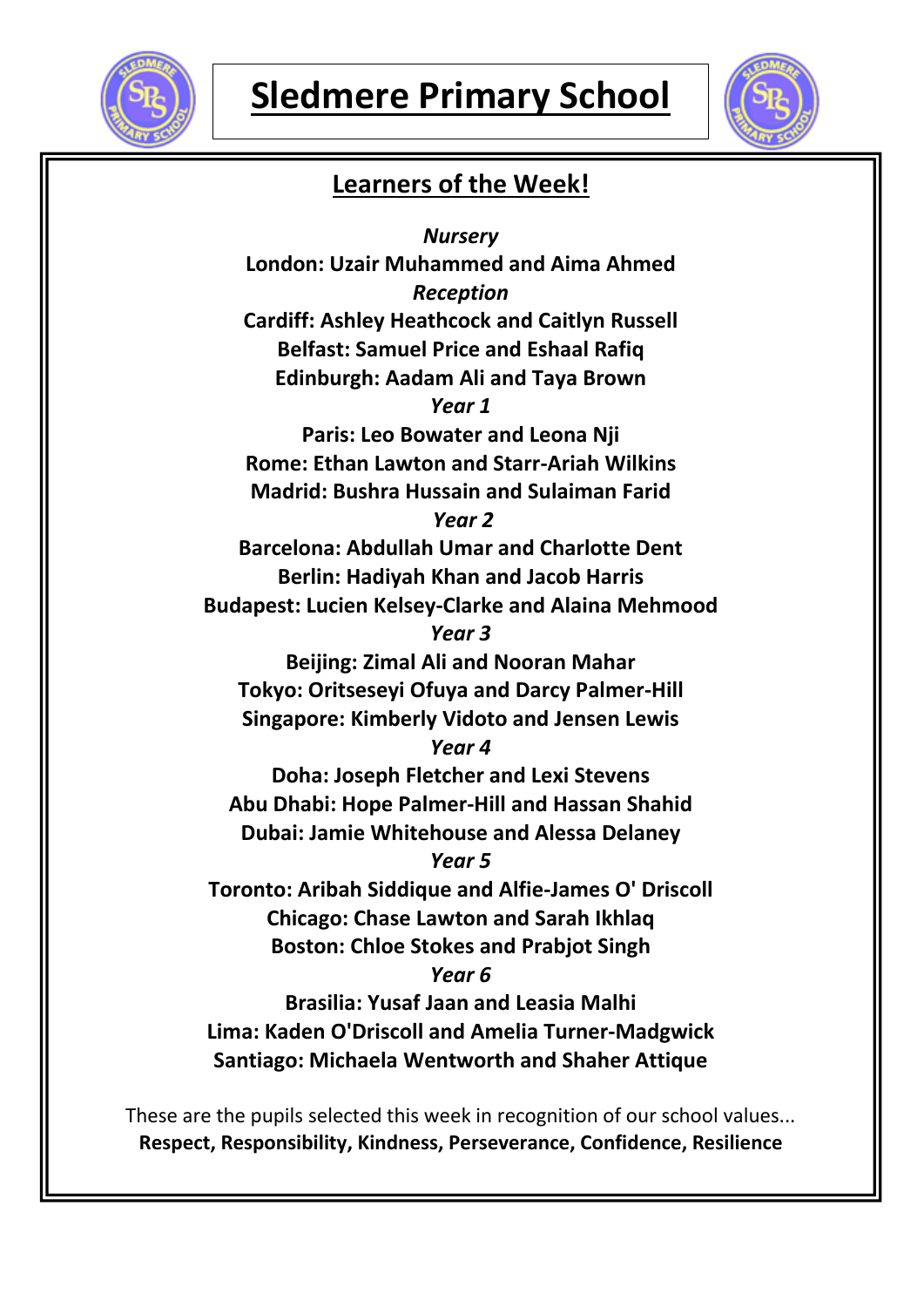| <b>Messages from the School Office</b><br>Polite reminder - Breakfast Club doors will close at 8:15am. Please come before this time.                                                                                                 |                   |                        |  |  |
|--------------------------------------------------------------------------------------------------------------------------------------------------------------------------------------------------------------------------------------|-------------------|------------------------|--|--|
| Early reminder - Beijing and Abu Dhabi will begin swimming lessons on 28 <sup>th</sup> April.                                                                                                                                        |                   |                        |  |  |
| Have you ordered your school photos yet? A polite reminder that the closing date for free<br>delivery is Thursday 17 <sup>th</sup> March. Order through Tempest website using your unique link or<br>visit www.tempest-orders.co.uk. |                   |                        |  |  |
| Crested School wear are having renovations and will be closed from 26 <sup>th</sup> March-4 <sup>th</sup> April<br>inclusive.                                                                                                        |                   |                        |  |  |
| Many happy returns to all these children, who will celebrate their birthday over the next two weeks.<br>We wish you all the best for future health, success and happiness!                                                           |                   |                        |  |  |
| Happy Birthday to                                                                                                                                                                                                                    |                   |                        |  |  |
| Annalucia Harvey                                                                                                                                                                                                                     | <b>Umair Khan</b> | <b>Peyton Robinson</b> |  |  |
| <b>Mohammed Raheem</b><br>Sumaiyah Khan                                                                                                                                                                                              |                   |                        |  |  |
| Maisie-Elsie Williamson<br><b>Muhammed Essa Basharat</b>                                                                                                                                                                             |                   |                        |  |  |
| Dougie Goule Archie Flavell                                                                                                                                                                                                          | Riley Lawton      | Alyssia Round          |  |  |

## Reading at home





As part of our ongoing development of reading at Sledmere, we are introducing our 'reading at home' scheme, linked to our school theme of 'Wanderlust Readers'.

Over the next 2 weeks, children will bring home a book plate in the back of their reading records. This will be used by school to monitor and stamp the number of times that the children are reading at home. After completing each book plate (reading thirty times), children will receive a certificate in praise assembly to recognise them 'travelling around the world'.

As a school, we ask that all children read three times a week at home, but the more the better! Any reading at home is encouraged- comics, newspapers, even joke books- all extra reading and support that you can give your child will significantly improve their development.